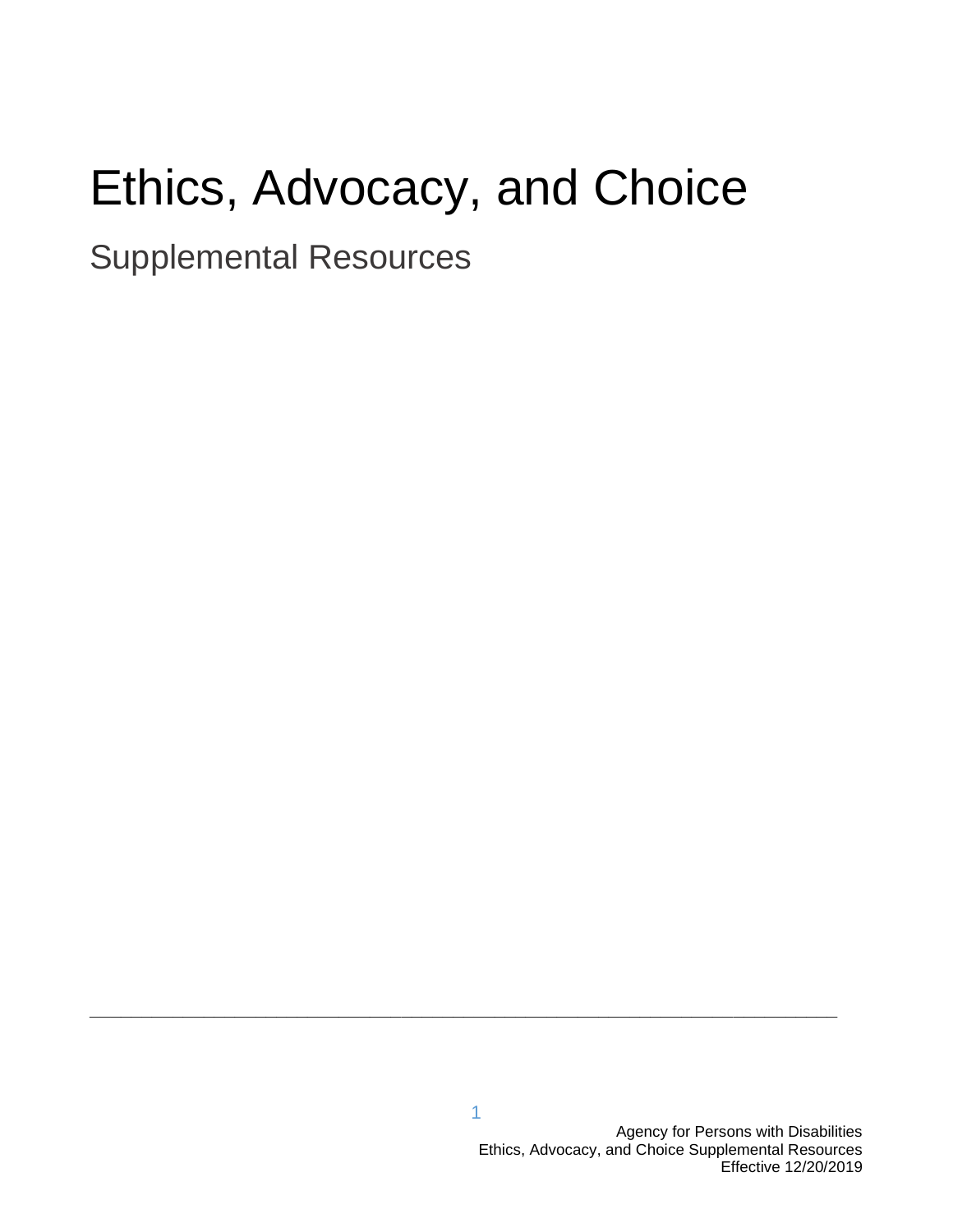# *Table of Contents*

This document contains the forms, tables, lists, and websites that were either displayed or referred to in the Ethics, Advocacy, and Choice training. This document also contains additional resources to aide new WSCs in gaining the skills necessary to effectively coordinate the supports and services for individuals on their caseload.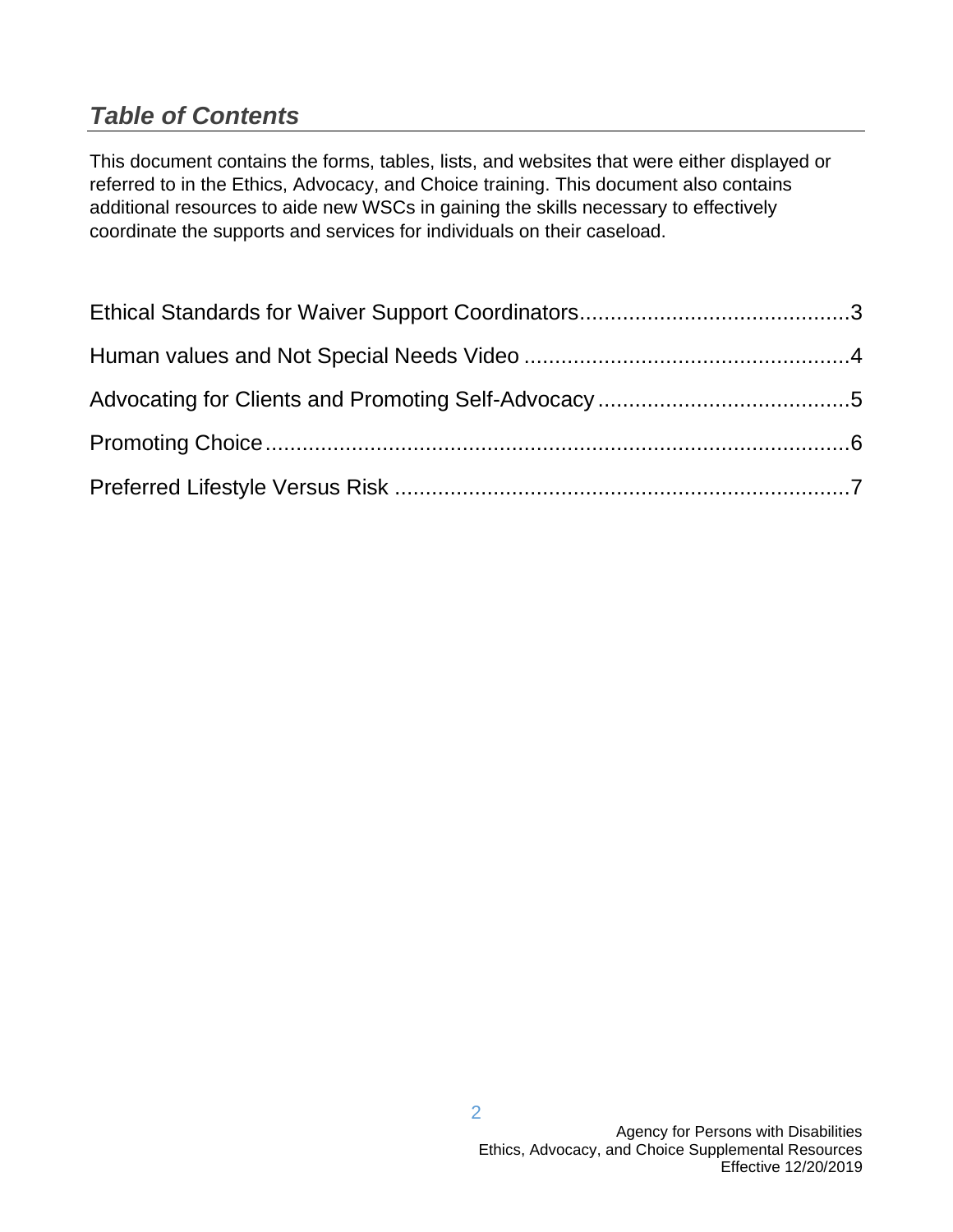# Ethics, Advocacy, and Choice

## *Ethical Standards for Waiver Support Coordinators*

Waiver support coordinators are in a multifaceted role that includes everything from identifying and connecting clients to services, to supporting clients emotionally and functionally, to advocating for them so that they can live as independently and safely as possible within the community.

#### *Additional Reading:*

Standards related to confidentiality will be covered in detail within the APD required training on the Health Insurance Portability and Accountability Act (HIPAA).

The National Alliance for Direct Support Professionals (NADSP) published Living the Code of Ethics – In Support of People with Disabilities: A Primer. This document can be accessed at:

[workforcetransformation.org/wp-content/uploads/2017/03/Code-of-Ethics-Manual.pdf](https://apdfl-my.sharepoint.com/personal/kelli_michels_apdcares_org/Documents/Training%20and%20Research/WSC%20PreService/WSC-Pre-Service-Ethics,%20Advocacy,%20Choice/Ethics_Advocacy_Choice_All.Files/www.workforcetransformation.org/wp-content/uploads/2017/03/Code-of-Ethics-Manual.pdf)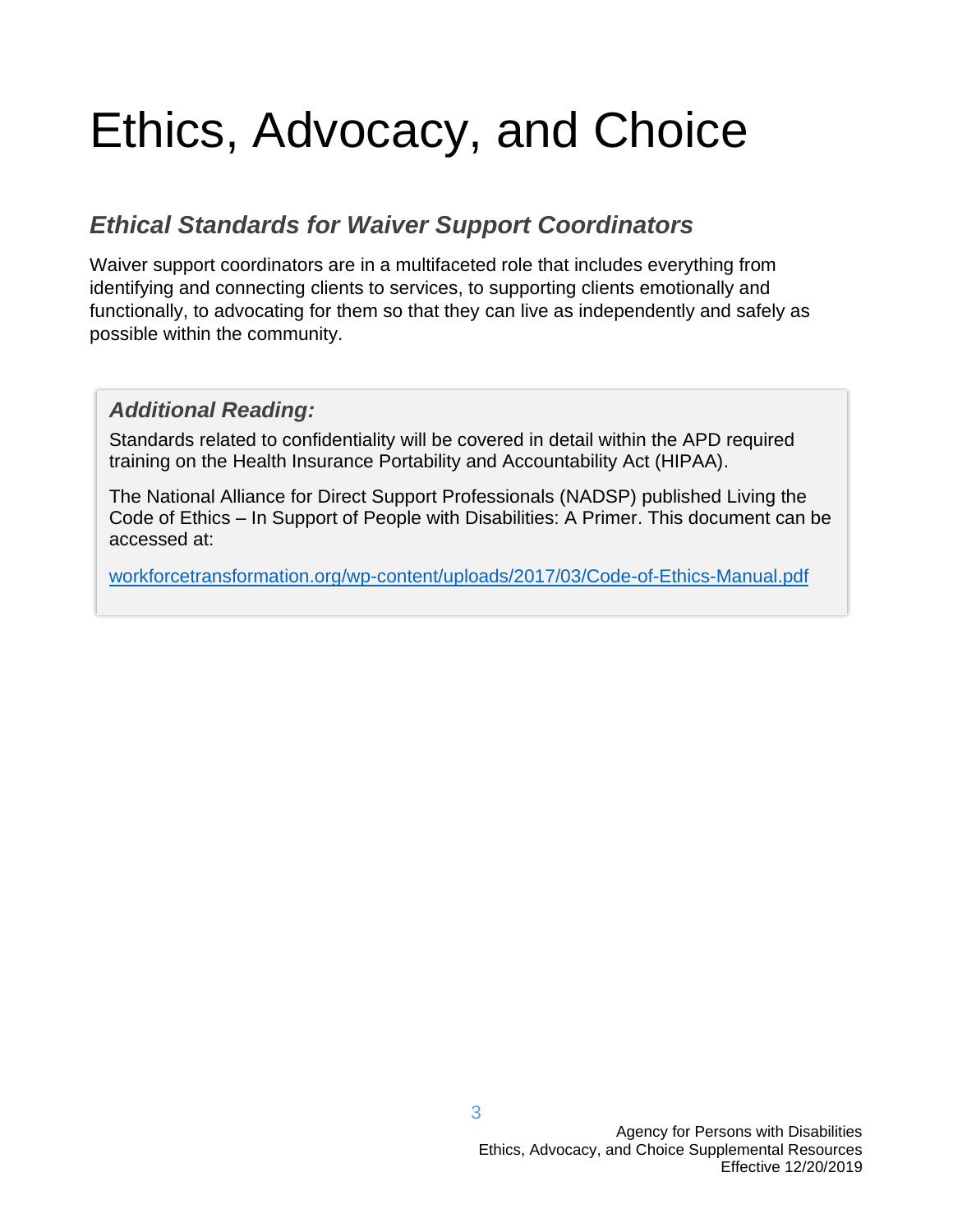## *Human Values*

Along with ethical and professional values are human values, which are basic to every human being. Although you may be helping your clients address specific needs through supports and services, it is important to know that an individual with a developmental disability values the same things in life as everyone else.

Just like everyone, people with disabilities value:

- Love
- Friendship
- Being respected and treated with dignity
- Accessing information to make choices
- Safe place to live
- Community participation and civic responsibilities
- Freedom from poverty and abuse
- Ability to exercise rights
- Meaningful employment
- Learning opportunities and the ability to grow personally
- Intimate relationships
- Remaining connected with family
- Advocacy and support to pursue life choices

### *Not "Special Needs" Video:*

Find out more about the values of people with disabilities by hearing it directly from them. The following link will take you to a video that explains that the needs of people with disabilities are not "special" – they are the same as any other human being.

[www.youtube.com/watch?v=kNMJaXuFuWQ](https://www.youtube.com/watch?v=kNMJaXuFuWQ)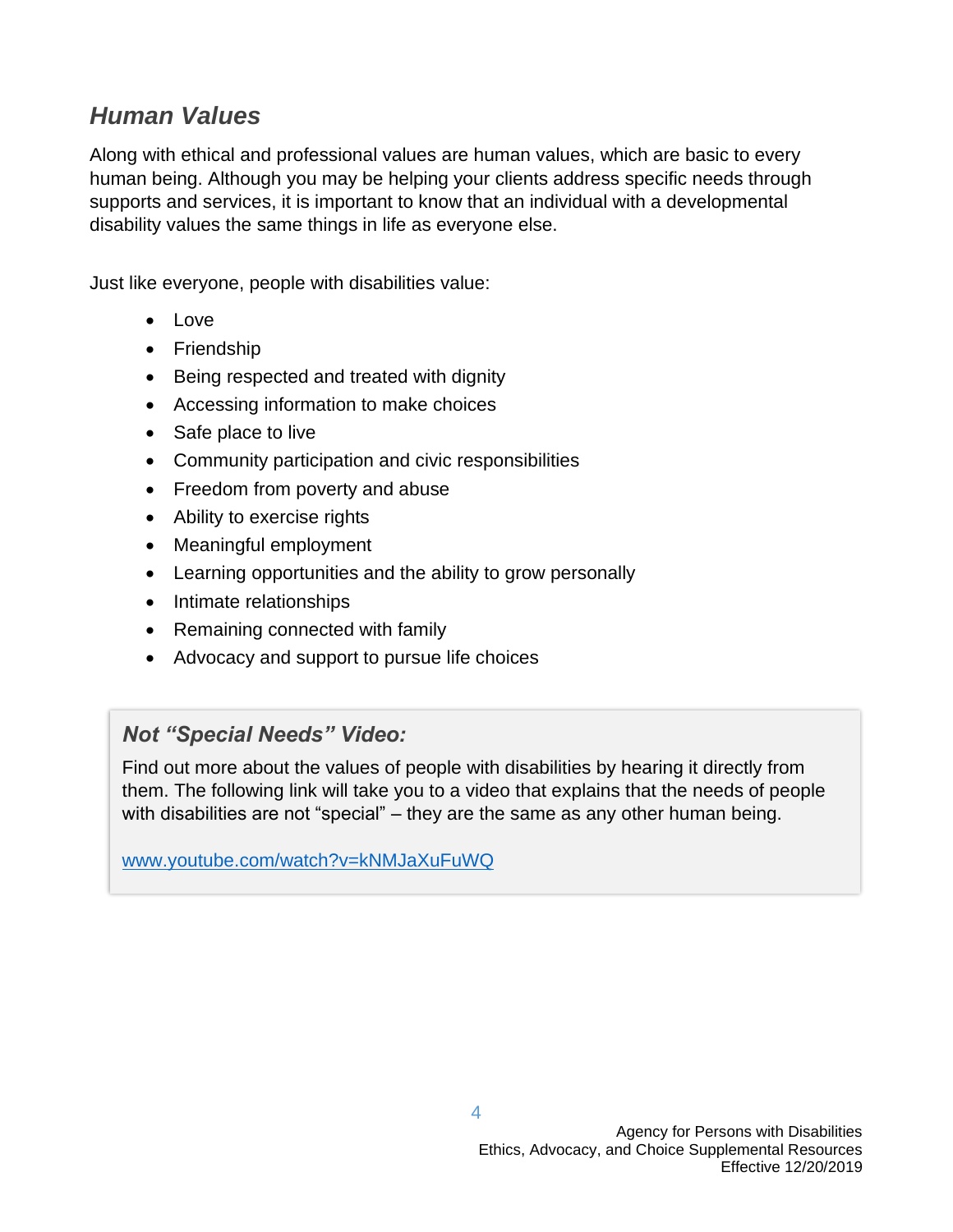# *Advocating for Clients and Promoting Self-Advocacy*

An important part of the role of a WSC is to work as an advocate for their clients. What is an advocate? An advocate is someone who speaks or acts in the interest of another, particularly those who are most vulnerable. As an advocate, the WSC works to ensure that the individual's voice is heard on matters that are important to them, helps the individual to have their views and wishes genuinely considered regarding their life, and defends and safeguards the individual's civil and human rights, as well as their health and safety needs.

# *Promoting Self-Advocacy*

An important role of the WSC is to help individuals be self-advocates. Self-advocacy includes speaking up for oneself, making decisions, and exercising one's own rights.

#### *Additional Resources:*

The APD Resource Directory has information about statewide resources including selfadvocacy groups:

<https://resourcedirectory.apd.myflorida.com/resourcedirectory/>

Disability Rights Florida offers a helpful tool to guide individuals to be effective selfadvocates:

[http://www.disabilityrightsflorida.org/documents/Disability\\_Rights\\_Florida\\_10-](http://www.disabilityrightsflorida.org/documents/Disability_Rights_Florida_10-Steps_english.pdf) [Steps\\_english.pdf](http://www.disabilityrightsflorida.org/documents/Disability_Rights_Florida_10-Steps_english.pdf)

Self-Advocates Becoming Empowered (SABE) is a national board of regional directors from each state in the US. Access their national resources page at:

<https://www.sabeusa.org/resources/links/>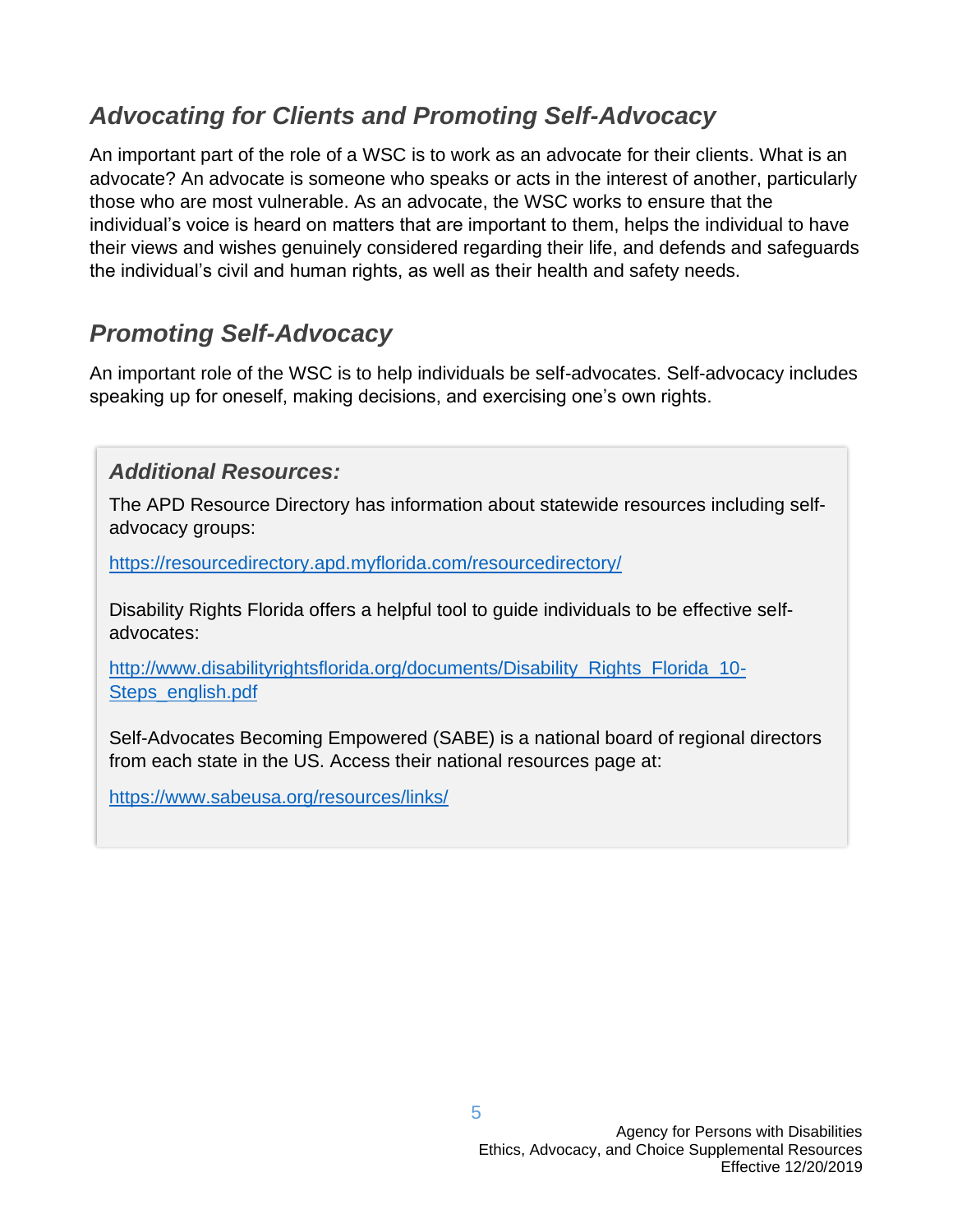# *Promoting Choice*

WSCs must ensure that individuals make their own choices as much as possible. This might include decisions about owning or renting a home, decisions related to relationships, activities to engage in, or health and dietary decisions.

WSCs must ensure that individuals have enough information to understand their options and the potential impact of their decisions. This is known as "informed choice."

#### *Additional Resources:*

The Rutgers Robert Wood Johnson Medical Center publication page includes informative information on supporting individuals with developmental disabilities. The following guide discusses aspects of supporting choice in community life:

<https://rwjms.rutgers.edu/boggscenter/RighttoaCommunityLife.html>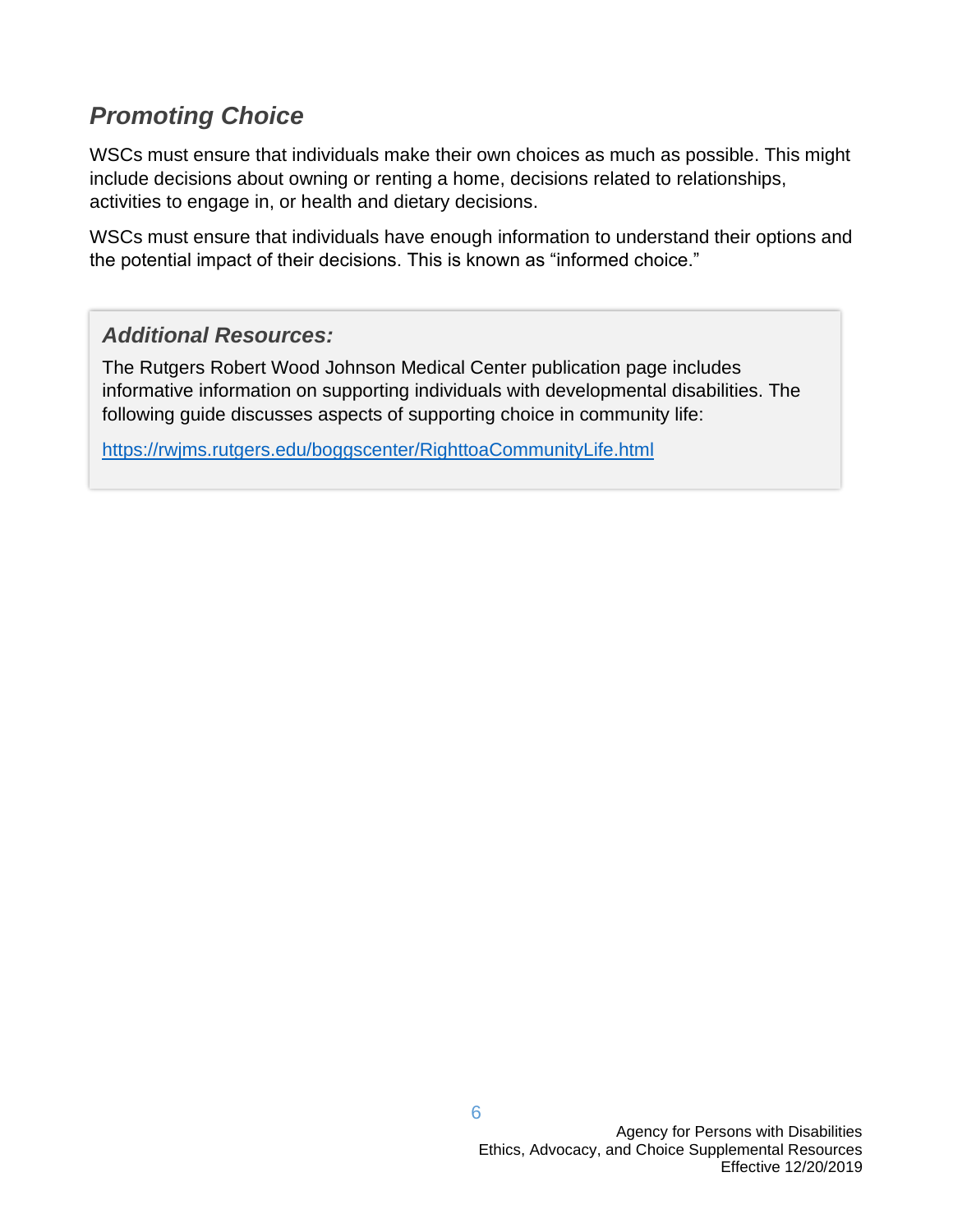## *Preferred lifestyle versus risks*

A common issue related to promoting choice is when an individual's preferred lifestyle choices appear at odds with already-identified risks. In these cases, the WSC and the individual's circle of supports must see how they can support the individual to achieve the life they want while still addressing the known risks and needs the individual has.

Steps to keep in mind when supporting clients in making informed choices:

#### 1. **Consider the outcome that the individual desires.**

When everyone understands what is most important to the individual, it becomes easier to guide conversations to the best options that will help the individual reach their goals and minimize any risks along the way.

#### 2. **Identify any barriers to reaching the desired outcome.**

Barriers could be anything from a lack of transportation to current behavioral or medical concerns. Often barriers can be overcome by making changes to the original goal.

**For example,** a client that desires to obtain full time employment has not made progress on this goal due to his severe respiratory needs and frequent pneumonia. This client's WSC asked him if he would like to start by obtaining part-time employment in an environment that would not compromise his respiratory issues and then increase hours as he gains stamina.

#### 3. **Consider necessary supports.**

As will most people, individuals with developmental disabilities can achieve far more when they have the right kind of supports in their life. Discuss with the individual and the support team the supports that would allow the person to make their own choices and avoid serious health and safety risks?

4. **Define alternatives when risks are high.** There may be situations where the individual desires to engage in a life choice that the support team clearly sees as a significant risk to their health and safety. In these situations, the WSC must guide the conversation to determine the actual potential for harm, make sure that the individual understands the risk potential, and offer alternative options that could still address the individuals desired outcomes.